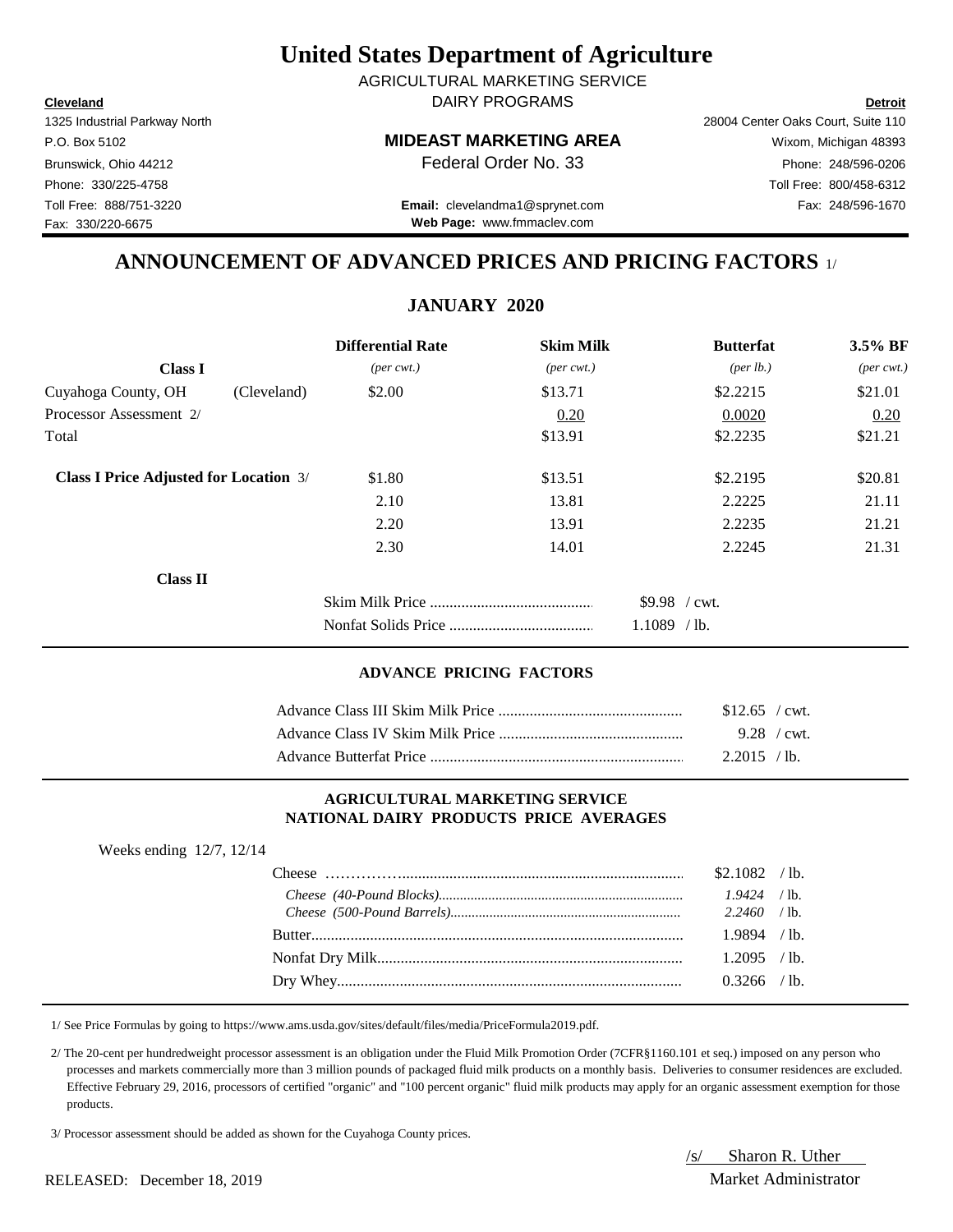**Cleveland Detroit** DAIRY PROGRAMS AGRICULTURAL MARKETING SERVICE

Fax: 330/220-6675

## P.O. Box 5102 **MIDEAST MARKETING AREA** Wixom, Michigan 48393

1325 Industrial Parkway North 28004 Center Oaks Court, Suite 110 Brunswick, Ohio 44212 **Phone:** 248/596-0206 **Federal Order No. 33** Phone: 248/596-0206 Phone: 330/225-4758 Toll Free: 800/458-6312

Toll Free: 888/751-3220 Fax: 248/596-1670 **Email:** clevelandma1@sprynet.com **Web Page:** www.fmmaclev.com

# **ANNOUNCEMENT OF ADVANCED PRICES AND PRICING FACTORS** 1/

## **FEBRUARY 2020**

|                                               | <b>Differential Rate</b>    | <b>Skim Milk</b>            | <b>Butterfat</b>     | 3.5% BF                     |
|-----------------------------------------------|-----------------------------|-----------------------------|----------------------|-----------------------------|
| <b>Class I</b>                                | $(\text{per} \text{ cwt.})$ | $(\text{per} \text{ cwt.})$ | ${\rm (per \, lb.)}$ | $(\text{per} \text{ cwt.})$ |
| Cuyahoga County, OH<br>(Cleveland)            | \$2.00                      | \$12.46                     | \$2.1509             | \$19.55                     |
| Processor Assessment 2/                       |                             | 0.20                        | 0.0020               | 0.20                        |
| Total                                         |                             | \$12.66                     | \$2.1529             | \$19.75                     |
| <b>Class I Price Adjusted for Location 3/</b> | \$1.80                      | \$12.26                     | \$2.1489             | \$19.35                     |
|                                               | 2.10                        | 12.56                       | 2.1519               | 19.65                       |
|                                               | 2.20                        | 12.66                       | 2.1529               | 19.75                       |
|                                               | 2.30                        | 12.76                       | 2.1539               | 19.85                       |
| <b>Class II</b>                               |                             |                             |                      |                             |
|                                               |                             |                             | $$10.24$ / cwt.      |                             |
|                                               |                             |                             | $1.1378$ /lb.        |                             |

### **ADVANCE PRICING FACTORS**

| $$9.90$ / cwt. |  |
|----------------|--|
| 9.54 / cwt.    |  |
| $2.1309$ / lb. |  |

#### **AGRICULTURAL MARKETING SERVICE NATIONAL DAIRY PRODUCTS PRICE AVERAGES**

| Weeks ending $1/11$ , $1/18$ |                |  |
|------------------------------|----------------|--|
|                              | $$1.8081$ /lb. |  |
|                              | $1.8823$ /lb.  |  |
|                              | $1.6994$ /lb.  |  |
|                              | 1.9311 / lb.   |  |
|                              | 1.2388 / lb.   |  |
|                              | $0.3295$ /lb.  |  |

1/ See Price Formulas by going to https://www.ams.usda.gov/sites/default/files/media/PriceFormula2019.pdf.

 2/ The 20-cent per hundredweight processor assessment is an obligation under the Fluid Milk Promotion Order (7CFR§1160.101 et seq.) imposed on any person who processes and markets commercially more than 3 million pounds of packaged fluid milk products on a monthly basis. Deliveries to consumer residences are excluded. Effective February 29, 2016, processors of certified "organic" and "100 percent organic" fluid milk products may apply for an organic assessment exemption for those products.

3/ Processor assessment should be added as shown for the Cuyahoga County prices.

/s/ Sharon R. Uther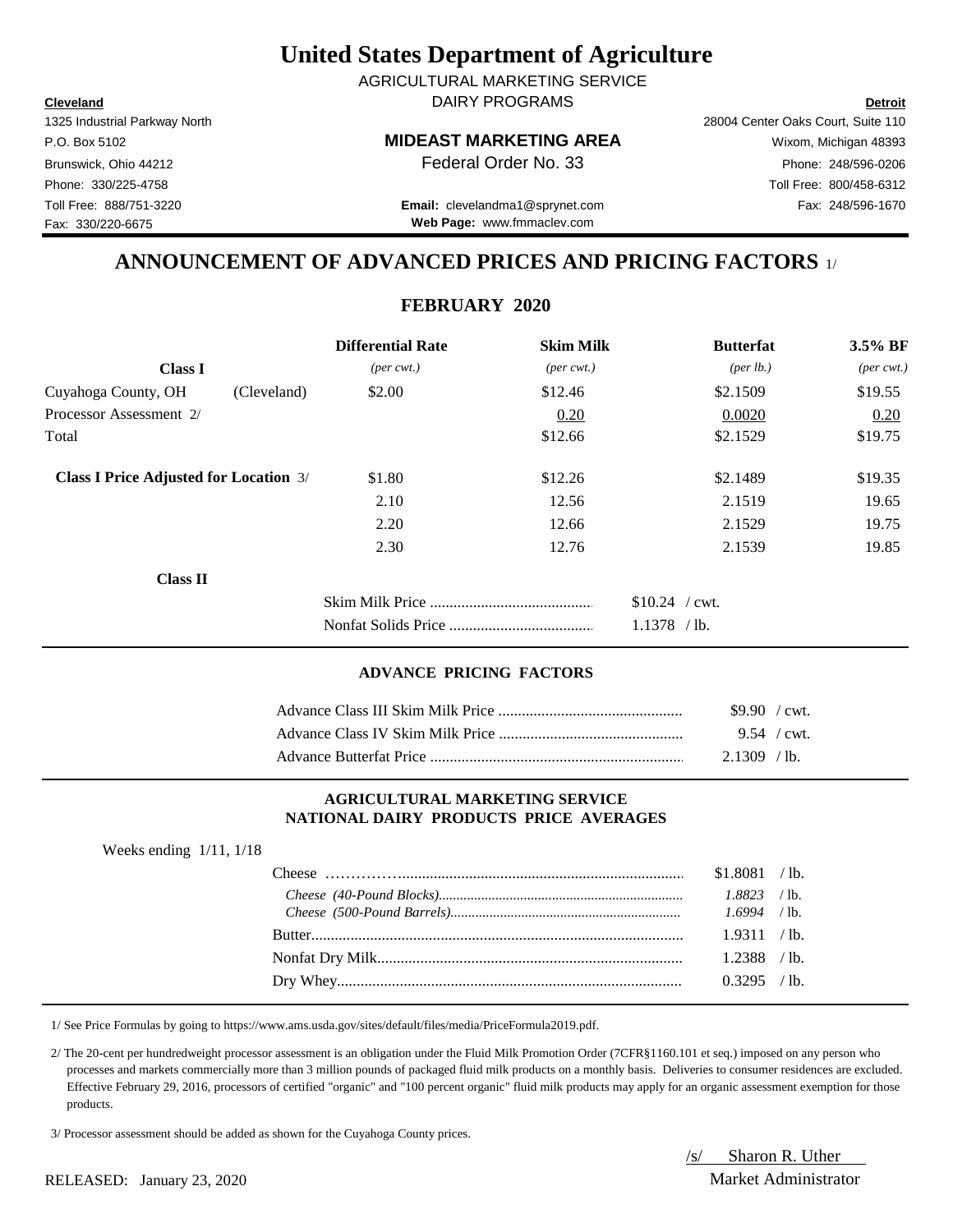**Cleveland Detroit** DAIRY PROGRAMS AGRICULTURAL MARKETING SERVICE

Fax: 330/220-6675

### P.O. Box 5102 **MIDEAST MARKETING AREA** Wixom, Michigan 48393

1325 Industrial Parkway North 28004 Center Oaks Court, Suite 110 Brunswick, Ohio 44212 **Phone: 248/596-0206 Federal Order No. 33** Phone: 248/596-0206 Phone: 330/225-4758 Toll Free: 800/458-6312

Toll Free: 888/751-3220 Fax: 248/596-1670 **Email:** clevelandma1@sprynet.com **Web Page:** www.fmmaclev.com

## **ANNOUNCEMENT OF ADVANCED PRICES AND PRICING FACTORS** 1/

## **MARCH 2020**

|                                               | <b>Differential Rate</b>    | <b>Skim Milk</b>            | <b>Butterfat</b>   | 3.5% BF                     |
|-----------------------------------------------|-----------------------------|-----------------------------|--------------------|-----------------------------|
| <b>Class I</b>                                | $(\text{per} \text{ cwt.})$ | $(\text{per} \text{ cwt.})$ | $(\text{per lb.})$ | $(\text{per} \text{ cwt.})$ |
| Cuyahoga County, OH<br>(Cleveland)            | \$2.00                      | \$12.82                     | \$2.0257           | \$19.46                     |
| Processor Assessment 2/                       |                             | 0.20                        | 0.0020             | 0.20                        |
| Total                                         |                             | \$13.02                     | \$2.0277           | \$19.66                     |
| <b>Class I Price Adjusted for Location 3/</b> | \$1.80                      | \$12.62                     | \$2.0237           | \$19.26                     |
|                                               | 2.10                        | 12.92                       | 2.0267             | 19.56                       |
|                                               | 2.20                        | 13.02                       | 2.0277             | 19.66                       |
|                                               | 2.30                        | 13.12                       | 2.0287             | 19.76                       |
| <b>Class II</b>                               |                             |                             |                    |                             |
|                                               |                             |                             | \$10.38 / cwt.     |                             |
|                                               |                             |                             | 1.1533 / lb.       |                             |

#### **ADVANCE PRICING FACTORS**

| $$10.47$ / cwt. |  |
|-----------------|--|
| $9.68$ / cwt.   |  |
| 2.0057 / lb.    |  |

#### **AGRICULTURAL MARKETING SERVICE NATIONAL DAIRY PRODUCTS PRICE AVERAGES**

| Weeks ending $2/8$ , $2/15$ |                |  |
|-----------------------------|----------------|--|
|                             | $$1.8032$ /lb. |  |
|                             | $1.9677$ /lb.  |  |
|                             | $1.6084$ /lb.  |  |
|                             | $1.8277$ /lb.  |  |
|                             | 1.2541 / lb.   |  |
|                             | $0.3644$ /lb.  |  |
|                             |                |  |

1/ See Price Formulas by going to https://www.ams.usda.gov/sites/default/files/media/PriceFormula2019.pdf.

 2/ The 20-cent per hundredweight processor assessment is an obligation under the Fluid Milk Promotion Order (7CFR§1160.101 et seq.) imposed on any person who processes and markets commercially more than 3 million pounds of packaged fluid milk products on a monthly basis. Deliveries to consumer residences are excluded. Effective February 29, 2016, processors of certified "organic" and "100 percent organic" fluid milk products may apply for an organic assessment exemption for those products.

3/ Processor assessment should be added as shown for the Cuyahoga County prices.

/s/ Sharon R. Uther

RELEASED: February 20, 2020 200 and the extent of the Market Administrator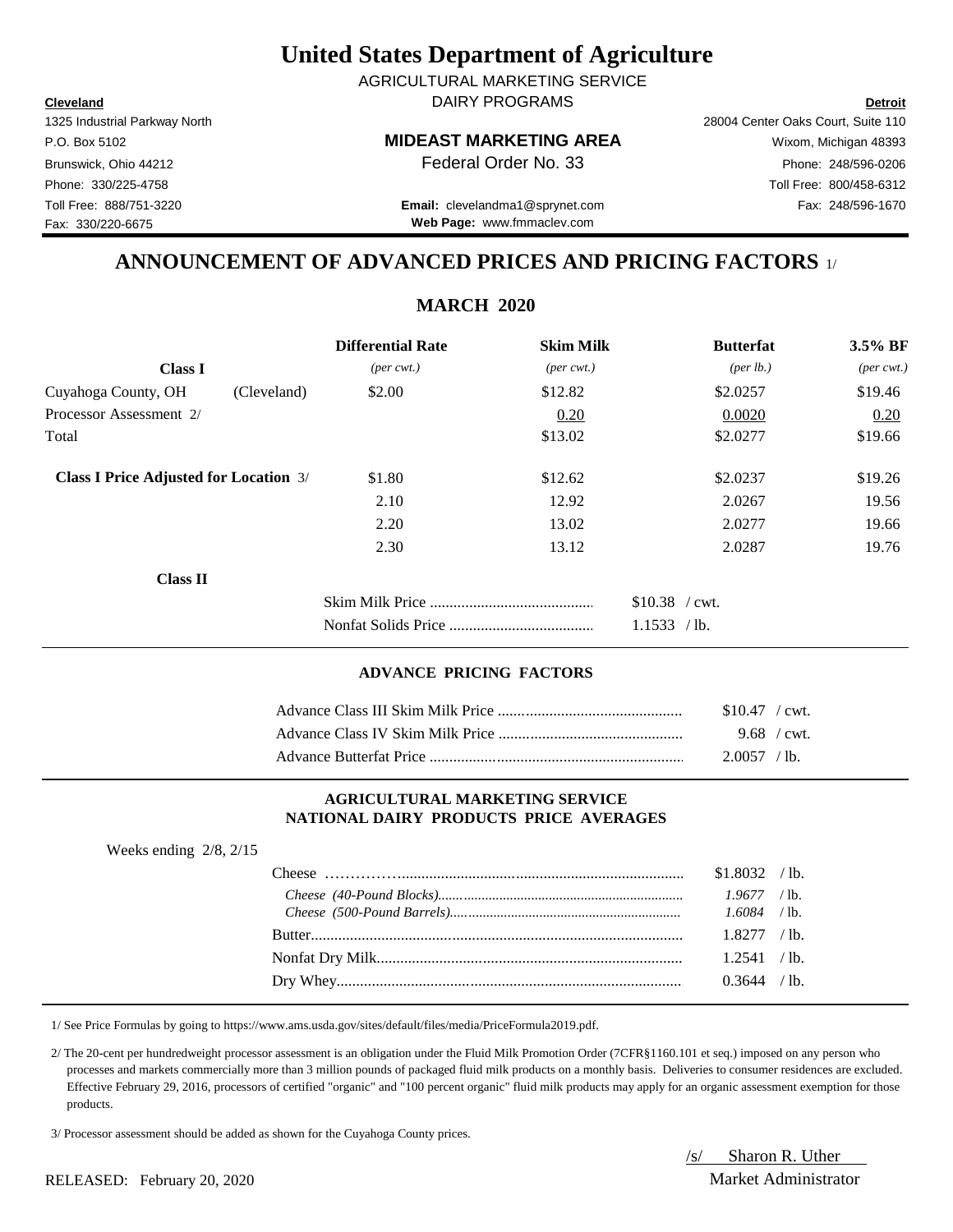**Cleveland Detroit** DAIRY PROGRAMS AGRICULTURAL MARKETING SERVICE

Fax: 330/220-6675

1325 Industrial Parkway North 28004 Center Oaks Court, Suite 110 P.O. Box 5102 **MIDEAST MARKETING AREA** Wixom, Michigan 48393 Brunswick, Ohio 44212 **Phone:** 248/596-0206 **Federal Order No. 33** Phone: 248/596-0206 Phone: 330/225-4758 Toll Free: 800/458-6312

Toll Free: 888/751-3220 Fax: 248/596-1670 **Email:** clevelandma1@sprynet.com **Web Page:** www.fmmaclev.com

# **ANNOUNCEMENT OF ADVANCED PRICES AND PRICING FACTORS** 1/

| <b>APRIL 2020</b>                             |                             |                             |                      |                             |
|-----------------------------------------------|-----------------------------|-----------------------------|----------------------|-----------------------------|
|                                               | <b>Differential Rate</b>    | <b>Skim Milk</b>            | <b>Butterfat</b>     | 3.5% BF                     |
| <b>Class I</b>                                | $(\text{per} \text{ cwt.})$ | $(\text{per} \text{ cwt.})$ | ${\rm (per \, lb.)}$ | $(\text{per} \text{ cwt.})$ |
| Cuyahoga County, OH<br>(Cleveland)            | \$2.00                      | \$12.19                     | \$1.9639             | \$18.64                     |
| Processor Assessment 2/                       |                             | 0.20                        | 0.0020               | 0.20                        |
| Total                                         |                             | \$12.39                     | \$1.9659             | \$18.84                     |
| <b>Class I Price Adjusted for Location 3/</b> | \$1.80                      | \$11.99                     | \$1.9619             | \$18.44                     |
|                                               | 2.10                        | 12.29                       | 1.9649               | 18.74                       |
|                                               | 2.20                        | 12.39                       | 1.9659               | 18.84                       |
|                                               | 2.30                        | 12.49                       | 1.9669               | 18.94                       |
| <b>Class II</b>                               |                             |                             |                      |                             |
|                                               |                             |                             | \$9.55 / cwt.        |                             |
|                                               |                             |                             | 1.0611 / lb.         |                             |

### **ADVANCE PRICING FACTORS**

| $$10.04$ / cwt. |  |
|-----------------|--|
| 8.85 / cwt.     |  |
| $1.9439$ / lb.  |  |

#### **AGRICULTURAL MARKETING SERVICE NATIONAL DAIRY PRODUCTS PRICE AVERAGES**

| Weeks ending $3/7$ , $3/14$ |                |  |
|-----------------------------|----------------|--|
|                             | $$1.7346$ /lb. |  |
|                             | $1.8245$ /lb.  |  |
|                             |                |  |
|                             | $1.7767$ / lb. |  |
|                             | $1.1609$ /lb.  |  |
|                             | $0.3729$ /lb.  |  |

1/ See Price Formulas by going to https://www.ams.usda.gov/sites/default/files/media/PriceFormula2019.pdf.

 2/ The 20-cent per hundredweight processor assessment is an obligation under the Fluid Milk Promotion Order (7CFR§1160.101 et seq.) imposed on any person who processes and markets commercially more than 3 million pounds of packaged fluid milk products on a monthly basis. Deliveries to consumer residences are excluded. Effective February 29, 2016, processors of certified "organic" and "100 percent organic" fluid milk products may apply for an organic assessment exemption for those products.

3/ Processor assessment should be added as shown for the Cuyahoga County prices.

/s/ Sharon R. Uther

#### RELEASED: March 18, 2020 Market Administrator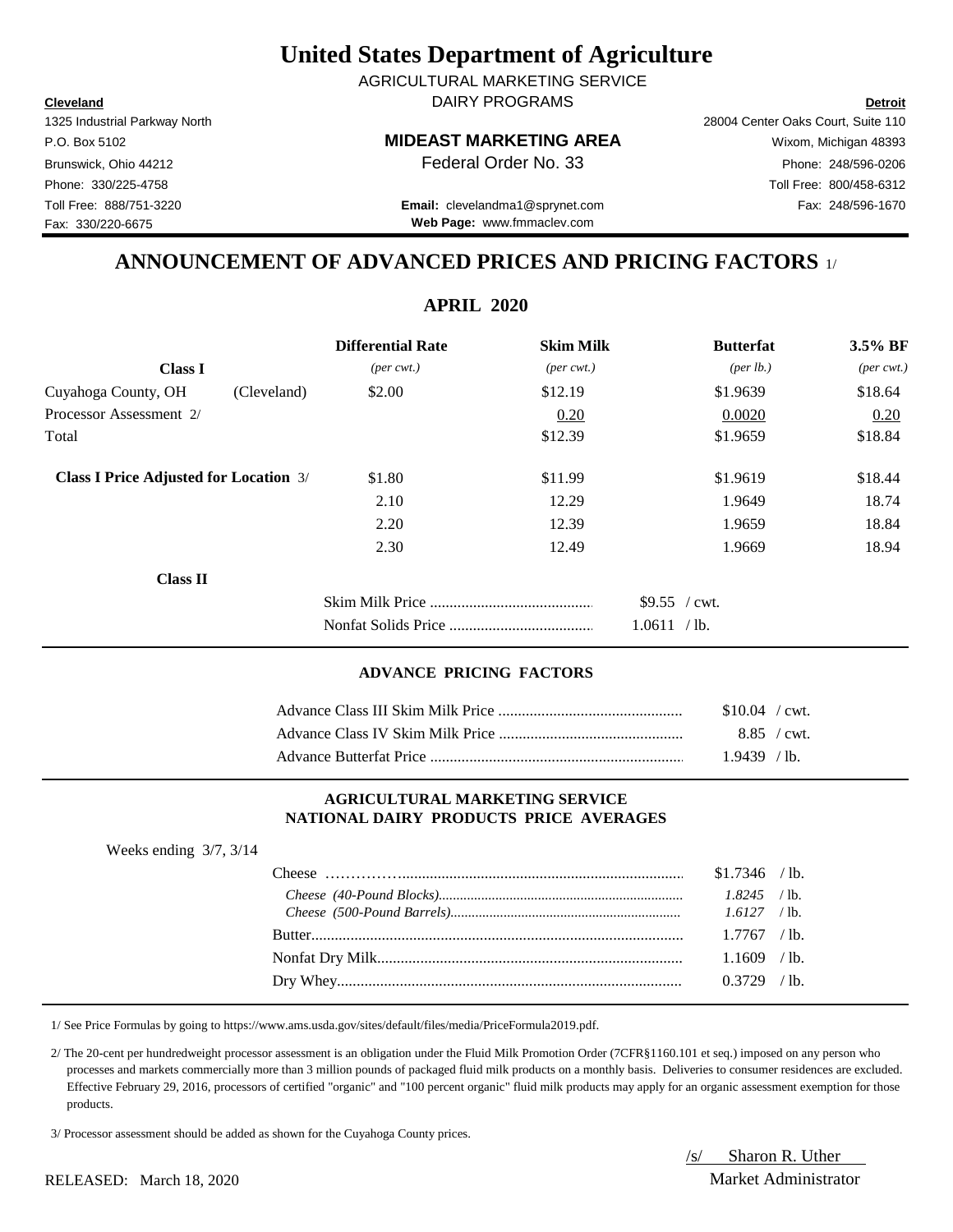**Cleveland Detroit** DAIRY PROGRAMS AGRICULTURAL MARKETING SERVICE

Fax: 330/220-6675

## P.O. Box 5102 **MIDEAST MARKETING AREA** Wixom, Michigan 48393

1325 Industrial Parkway North 28004 Center Oaks Court, Suite 110 Brunswick, Ohio 44212 **Phone:** 248/596-0206 **Federal Order No. 33** Phone: 248/596-0206 Phone: 330/225-4758 Toll Free: 800/458-6312

Toll Free: 888/751-3220 Fax: 248/596-1670 **Email:** clevelandma1@sprynet.com **Web Page:** www.fmmaclev.com

## **ANNOUNCEMENT OF ADVANCED PRICES AND PRICING FACTORS** 1/

|                                               |             | <b>MAY 2020</b>             |                             |                |                      |                             |
|-----------------------------------------------|-------------|-----------------------------|-----------------------------|----------------|----------------------|-----------------------------|
|                                               |             | <b>Differential Rate</b>    | <b>Skim Milk</b>            |                | <b>Butterfat</b>     | 3.5% BF                     |
| <b>Class I</b>                                |             | $(\text{per} \text{ cwt.})$ | $(\text{per} \text{ cwt.})$ |                | ${\rm (per \, lb.)}$ | $(\text{per} \text{ cwt.})$ |
| Cuyahoga County, OH                           | (Cleveland) | \$2.00                      | \$10.72                     | \$1.3148       |                      | \$14.95                     |
| Processor Assessment 2/                       |             |                             | 0.20                        |                | 0.0020               | 0.20                        |
| Total                                         |             |                             | \$10.92                     | \$1.3168       |                      | \$15.15                     |
| <b>Class I Price Adjusted for Location 3/</b> |             | \$1.80                      | \$10.52                     | \$1.3128       |                      | \$14.75                     |
|                                               |             | 2.10                        | 10.82                       |                | 1.3158               | 15.05                       |
|                                               |             | 2.20                        | 10.92                       |                | 1.3168               | 15.15                       |
|                                               |             | 2.30                        | 11.02                       |                | 1.3178               | 15.25                       |
| Class II                                      |             |                             |                             |                |                      |                             |
|                                               |             |                             |                             | $$7.73$ / cwt. |                      |                             |
|                                               |             |                             |                             | $0.8589$ /lb.  |                      |                             |

### **ADVANCE PRICING FACTORS**

| $$8.93$ / cwt. |  |
|----------------|--|
| $7.03$ / cwt.  |  |
| $1.2948$ / lb. |  |

#### **AGRICULTURAL MARKETING SERVICE NATIONAL DAIRY PRODUCTS PRICE AVERAGES**

| Weeks ending $4/11$ , $4/18$ |                                                                                                                                                                                                                                                                                                                                            |                |  |
|------------------------------|--------------------------------------------------------------------------------------------------------------------------------------------------------------------------------------------------------------------------------------------------------------------------------------------------------------------------------------------|----------------|--|
|                              | Cheese $\ldots$ $\ldots$ $\ldots$ $\ldots$ $\ldots$ $\ldots$ $\ldots$ $\ldots$ $\ldots$ $\ldots$ $\ldots$ $\ldots$ $\ldots$ $\ldots$ $\ldots$ $\ldots$ $\ldots$ $\ldots$ $\ldots$ $\ldots$ $\ldots$ $\ldots$ $\ldots$ $\ldots$ $\ldots$ $\ldots$ $\ldots$ $\ldots$ $\ldots$ $\ldots$ $\ldots$ $\ldots$ $\ldots$ $\ldots$ $\ldots$ $\ldots$ | $$1.4120$ /lb. |  |
|                              |                                                                                                                                                                                                                                                                                                                                            | $1.5225$ /lb.  |  |
|                              |                                                                                                                                                                                                                                                                                                                                            | $1.2818$ /lb.  |  |
|                              |                                                                                                                                                                                                                                                                                                                                            | $1.2407$ /lb.  |  |
|                              |                                                                                                                                                                                                                                                                                                                                            | $0.9564$ /lb.  |  |
|                              |                                                                                                                                                                                                                                                                                                                                            | $0.3724$ / lb. |  |

1/ See Price Formulas by going to https://www.ams.usda.gov/sites/default/files/media/PriceFormula2019.pdf.

 2/ The 20-cent per hundredweight processor assessment is an obligation under the Fluid Milk Promotion Order (7CFR§1160.101 et seq.) imposed on any person who processes and markets commercially more than 3 million pounds of packaged fluid milk products on a monthly basis. Deliveries to consumer residences are excluded. Effective February 29, 2016, processors of certified "organic" and "100 percent organic" fluid milk products may apply for an organic assessment exemption for those products.

3/ Processor assessment should be added as shown for the Cuyahoga County prices.

/s/ Sharon R. Uther

#### RELEASED: April 22, 2020 Market Administrator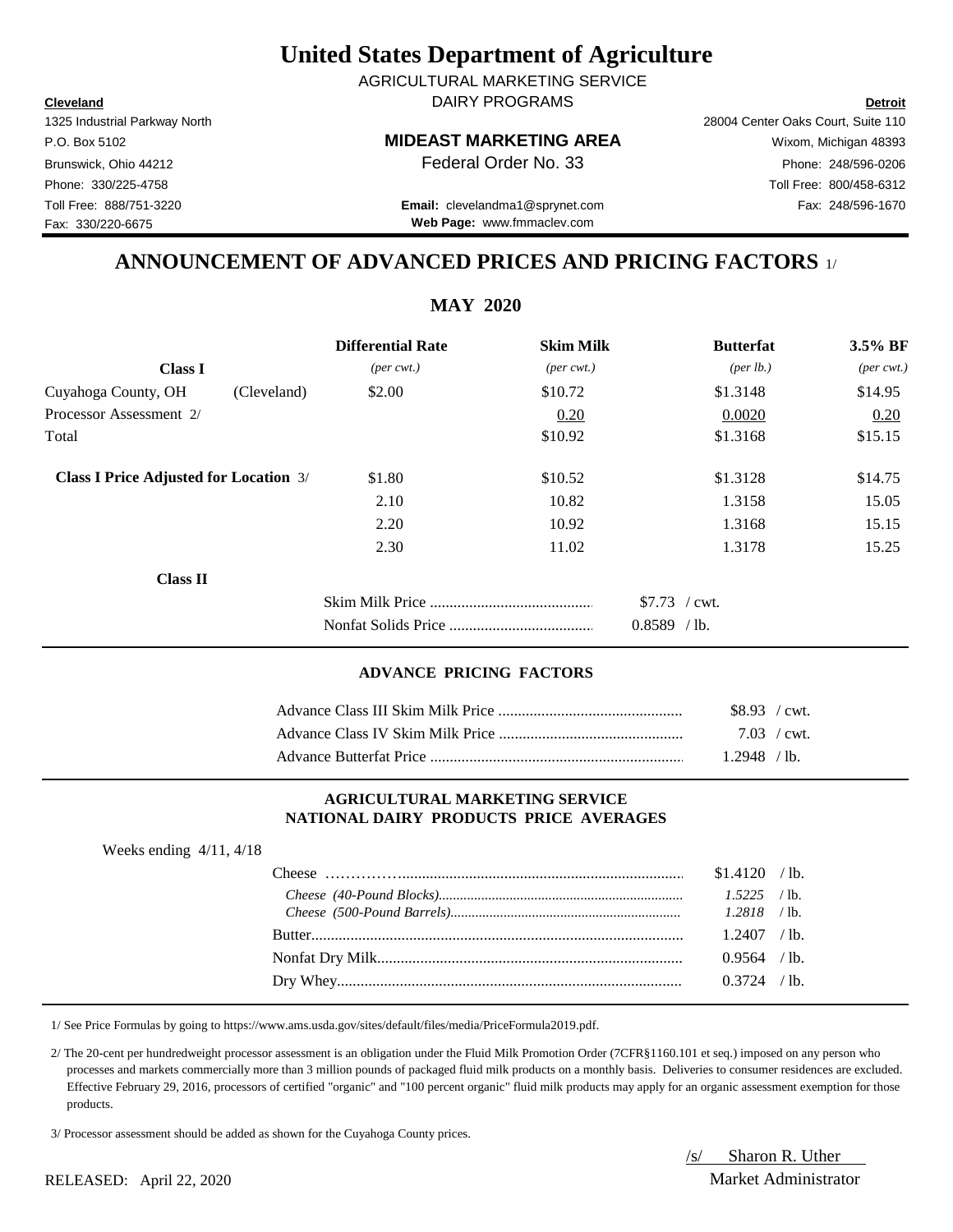**Cleveland Detroit** DAIRY PROGRAMS AGRICULTURAL MARKETING SERVICE

Fax: 330/220-6675

## P.O. Box 5102 **MIDEAST MARKETING AREA** Wixom, Michigan 48393

1325 Industrial Parkway North 28004 Center Oaks Court, Suite 110 Brunswick, Ohio 44212 **Phone: 248/596-0206 Federal Order No. 33** Phone: 248/596-0206 Phone: 330/225-4758 Toll Free: 800/458-6312

Toll Free: 888/751-3220 Fax: 248/596-1670 **Email:** clevelandma1@sprynet.com **Web Page:** www.fmmaclev.com

## **ANNOUNCEMENT OF ADVANCED PRICES AND PRICING FACTORS** 1/

|                                               | <b>JUNE 2020</b>            |                              |                  |                             |
|-----------------------------------------------|-----------------------------|------------------------------|------------------|-----------------------------|
|                                               | <b>Differential Rate</b>    | <b>Skim Milk</b>             | <b>Butterfat</b> | 3.5% BF                     |
| <b>Class I</b>                                | $(\text{per} \text{ cwt.})$ | $(\text{per} \ \text{cvt.})$ | (per lb.)        | $(\text{per} \text{ cwt.})$ |
| Cuyahoga County, OH                           | (Cleveland)<br>\$2.00       | \$9.08                       | \$1.3307         | \$13.42                     |
| Processor Assessment 2/                       |                             | 0.20                         | 0.0020           | 0.20                        |
| Total                                         |                             | \$9.28                       | \$1.3327         | \$13.62                     |
| <b>Class I Price Adjusted for Location 3/</b> | \$1.80                      | \$8.88                       | \$1.3287         | \$13.22                     |
|                                               | 2.10                        | 9.18                         | 1.3317           | 13.52                       |
|                                               | 2.20                        | 9.28                         | 1.3327           | 13.62                       |
|                                               | 2.30                        | 9.38                         | 1.3337           | 13.72                       |
| <b>Class II</b>                               |                             |                              |                  |                             |
|                                               |                             |                              | $$6.69$ / cwt.   |                             |
|                                               |                             |                              | 0.7433 / lb.     |                             |

### **ADVANCE PRICING FACTORS**

| $$6.68$ / cwt. |             |
|----------------|-------------|
|                | 5.99 / cwt. |
| $1.3107$ /lb.  |             |

#### **AGRICULTURAL MARKETING SERVICE NATIONAL DAIRY PRODUCTS PRICE AVERAGES**

| Weeks ending $5/9$ , $5/16$ |                |  |
|-----------------------------|----------------|--|
|                             | $$1.1859$ /lb. |  |
|                             |                |  |
|                             |                |  |
|                             | $1.2538$ /lb.  |  |
|                             | $0.8395$ /lb.  |  |
|                             | 0.3822 / lb.   |  |

1/ See Price Formulas by going to https://www.ams.usda.gov/sites/default/files/media/PriceFormula2019.pdf.

 2/ The 20-cent per hundredweight processor assessment is an obligation under the Fluid Milk Promotion Order (7CFR§1160.101 et seq.) imposed on any person who processes and markets commercially more than 3 million pounds of packaged fluid milk products on a monthly basis. Deliveries to consumer residences are excluded. Effective February 29, 2016, processors of certified "organic" and "100 percent organic" fluid milk products may apply for an organic assessment exemption for those products.

3/ Processor assessment should be added as shown for the Cuyahoga County prices.

/s/ Sharon R. Uther

### RELEASED: May 20, 2020 Market Administrator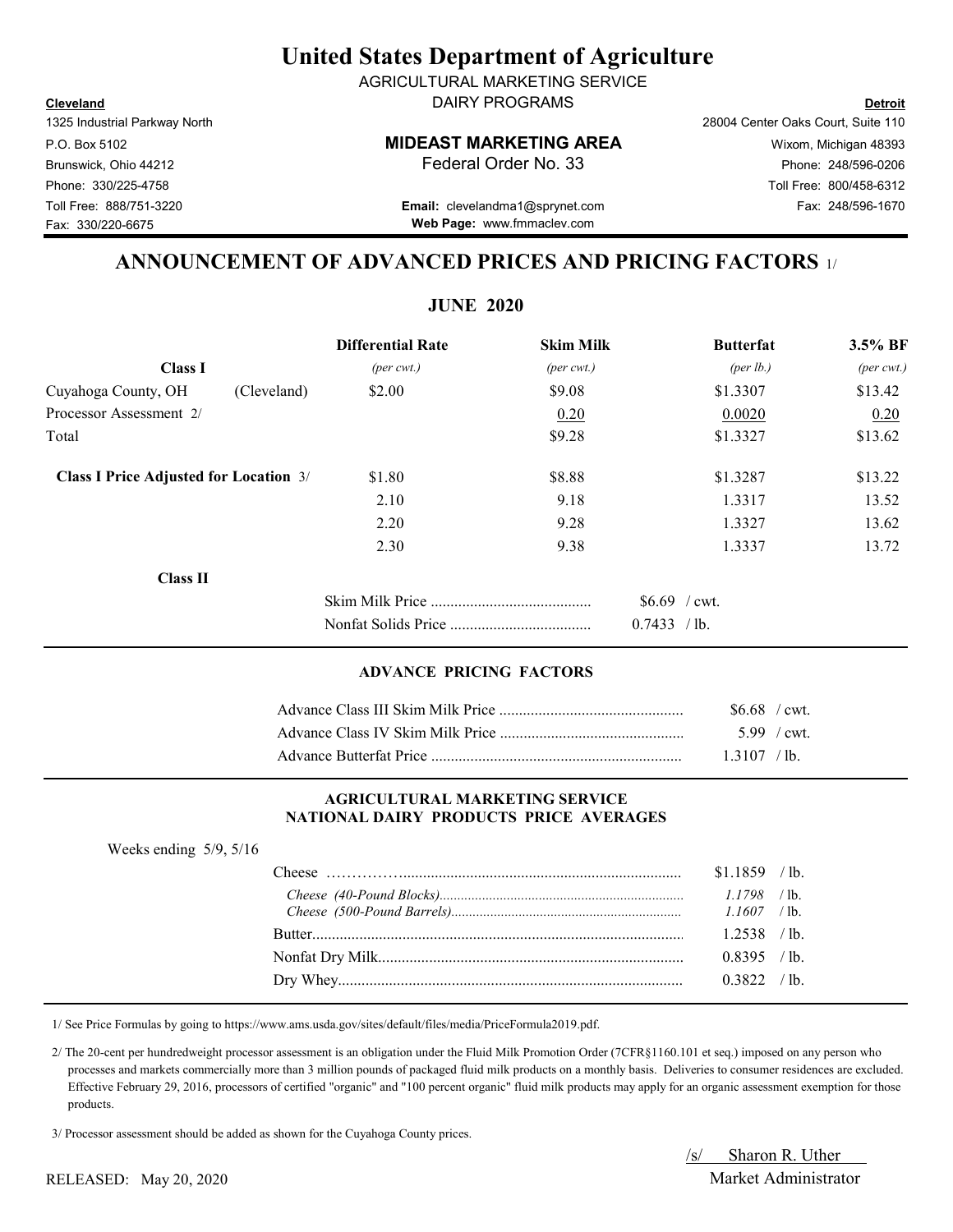**Cleveland Detroit** DAIRY PROGRAMS AGRICULTURAL MARKETING SERVICE

1325 Industrial Parkway North 28004 Center Oaks Court, Suite 110 Fax: 330/220-6675

P.O. Box 5102 **MIDEAST MARKETING AREA** Wixom, Michigan 48393 Brunswick, Ohio 44212 **Phone:** 248/596-0206 **Federal Order No. 33** Phone: 248/596-0206 Phone: 330/225-4758 Toll Free: 800/458-6312

Toll Free: 888/751-3220 Fax: 248/596-1670 **Email:** clevelandma1@sprynet.com **Web Page:** www.fmmaclev.com

# **ANNOUNCEMENT OF ADVANCED PRICES AND PRICING FACTORS** 1/

**JULY 2020** 

|                                               | JULI <i>Z</i> UZU           |                             |                      |                             |
|-----------------------------------------------|-----------------------------|-----------------------------|----------------------|-----------------------------|
|                                               | <b>Differential Rate</b>    | <b>Skim Milk</b>            | <b>Butterfat</b>     | 3.5% BF                     |
| <b>Class I</b>                                | $(\text{per} \text{ cwt.})$ | $(\text{per} \text{ cwt.})$ | ${\rm (per \, lb.)}$ | $(\text{per} \text{ cwt.})$ |
| Cuyahoga County, OH<br>(Cleveland)            | \$2.00                      | \$12.62                     | \$1.8223             | \$18.56                     |
| Processor Assessment 2/                       |                             | 0.20                        | 0.0020               | 0.20                        |
| Total                                         |                             | \$12.82                     | \$1.8243             | \$18.76                     |
| <b>Class I Price Adjusted for Location 3/</b> | \$1.80                      | \$12.42                     | \$1.8203             | \$18.36                     |
|                                               | 2.10                        | 12.72                       | 1.8233               | 18.66                       |
|                                               | 2.20                        | 12.82                       | 1.8243               | 18.76                       |
|                                               | 2.30                        | 12.92                       | 1.8253               | 18.86                       |
| <b>Class II</b>                               |                             |                             |                      |                             |
|                                               |                             |                             | $$7.16$ / cwt.       |                             |
|                                               |                             |                             | $0.7956$ /lb.        |                             |

### **ADVANCE PRICING FACTORS**

| $$13.29$ / cwt. |  |
|-----------------|--|
| $6.46$ / cwt.   |  |
| $1.8023$ / lb.  |  |

#### **AGRICULTURAL MARKETING SERVICE NATIONAL DAIRY PRODUCTS PRICE AVERAGES**

| Weeks ending $6/6$ , $6/13$ |                 |  |
|-----------------------------|-----------------|--|
|                             | $$2.0174$ / lb. |  |
|                             | $2.0334$ /lb.   |  |
|                             | $1.9734$ /lb.   |  |
|                             | $1.6598$ /lb.   |  |
|                             | $0.8923$ /lb.   |  |
|                             | $0.3674$ /lb.   |  |

1/ See Price Formulas by going to https://www.ams.usda.gov/sites/default/files/media/PriceFormula2019.pdf.

 2/ The 20-cent per hundredweight processor assessment is an obligation under the Fluid Milk Promotion Order (7CFR§1160.101 et seq.) imposed on any person who processes and markets commercially more than 3 million pounds of packaged fluid milk products on a monthly basis. Deliveries to consumer residences are excluded. Effective February 29, 2016, processors of certified "organic" and "100 percent organic" fluid milk products may apply for an organic assessment exemption for those products.

3/ Processor assessment should be added as shown for the Cuyahoga County prices.

/s/ Sharon R. Uther RELEASED: June 17, 2020 Market Administrator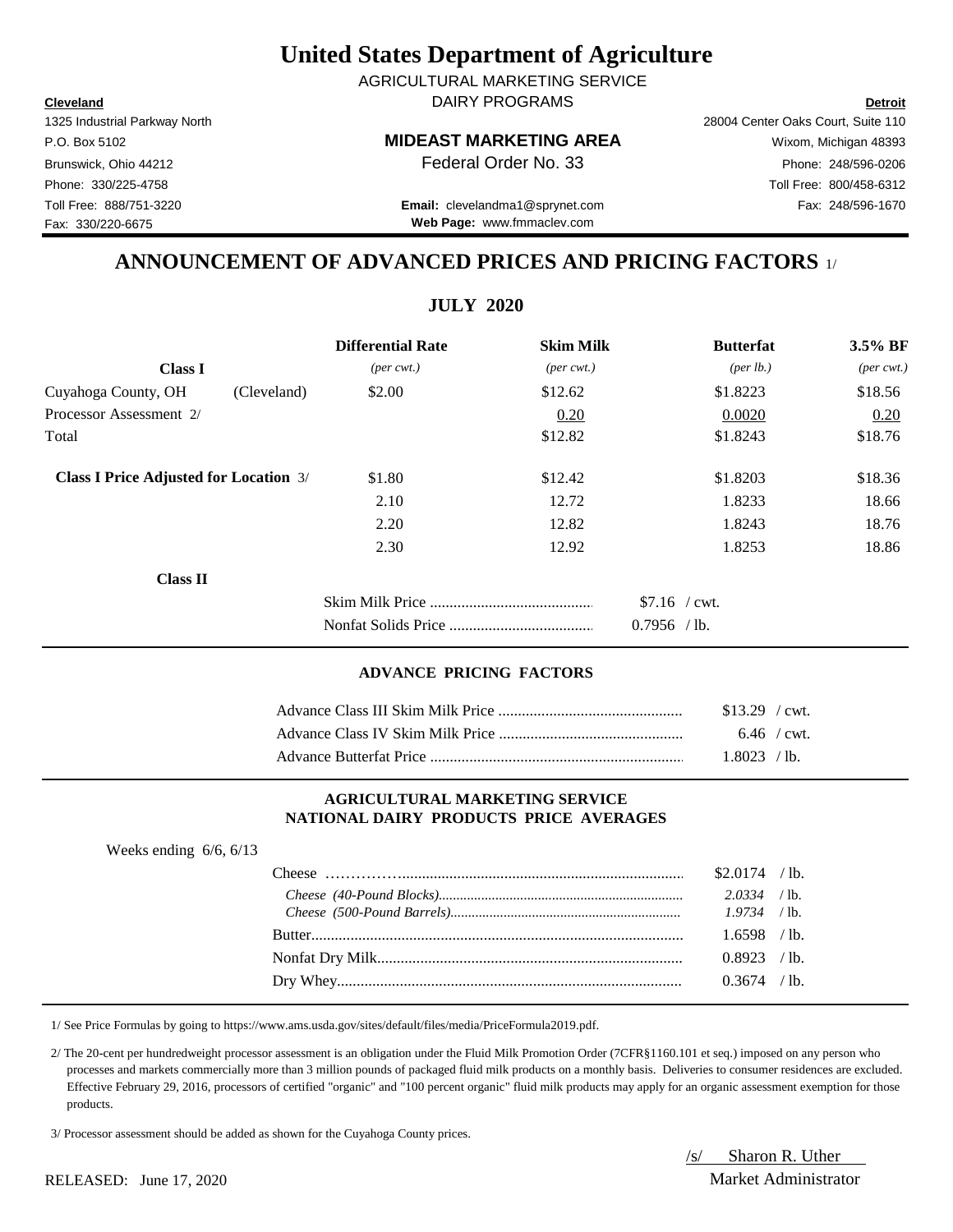**Cleveland Detroit** DAIRY PROGRAMS AGRICULTURAL MARKETING SERVICE

Fax: 330/220-6675

1325 Industrial Parkway North 28004 Center Oaks Court, Suite 110 P.O. Box 5102 **MIDEAST MARKETING AREA** Wixom, Michigan 48393 Brunswick, Ohio 44212 **Phone:** 248/596-0206 **Federal Order No. 33** Phone: 248/596-0206 Phone: 330/225-4758 Toll Free: 800/458-6312

Toll Free: 888/751-3220 Fax: 248/596-1670 **Email:** clevelandma1@sprynet.com **Web Page:** www.fmmaclev.com

## **ANNOUNCEMENT OF ADVANCED PRICES AND PRICING FACTORS** 1/

# **AUGUST 2020**

|                                               |             | <b>Differential Rate</b>    | <b>Skim Milk</b>            | <b>Butterfat</b>     | 3.5% BF                     |
|-----------------------------------------------|-------------|-----------------------------|-----------------------------|----------------------|-----------------------------|
| <b>Class I</b>                                |             | $(\text{per} \text{ cwt.})$ | $(\text{per} \text{ cwt.})$ | ${\rm (per \, lb.)}$ | $(\text{per} \text{ cwt.})$ |
| Cuyahoga County, OH                           | (Cleveland) | \$2.00                      | \$15.34                     | \$1.9943             | \$21.78                     |
| Processor Assessment 2/                       |             |                             | 0.20                        | 0.0020               | 0.20                        |
| Total                                         |             |                             | \$15.54                     | \$1.9963             | \$21.98                     |
| <b>Class I Price Adjusted for Location 3/</b> |             | \$1.80                      | \$15.14                     | \$1.9923             | \$21.58                     |
|                                               |             | 2.10                        | 15.44                       | 1.9953               | 21.88                       |
|                                               |             | 2.20                        | 15.54                       | 1.9963               | 21.98                       |
|                                               |             | 2.30                        | 15.64                       | 1.9973               | 22.08                       |
| <b>Class II</b>                               |             |                             |                             |                      |                             |
|                                               |             |                             |                             | $$7.82$ / cwt.       |                             |
|                                               |             |                             |                             | $0.8689$ /lb.        |                             |

### **ADVANCE PRICING FACTORS**

| $$18.08$ / cwt. |  |
|-----------------|--|
| 7.12 / cwt.     |  |
| 1.9743 / h      |  |

#### **AGRICULTURAL MARKETING SERVICE NATIONAL DAIRY PRODUCTS PRICE AVERAGES**

| Weeks ending $7/11$ , $7/18$ |                |  |
|------------------------------|----------------|--|
|                              | $$2.5653$ /lb. |  |
|                              | $2.6732$ /lb.  |  |
|                              | $2.4266$ /lb.  |  |
|                              | $1.8018$ /lb.  |  |
|                              | $0.9666$ / lb. |  |
|                              | $0.3467$ /lb.  |  |
|                              |                |  |

1/ See Price Formulas by going to https://www.ams.usda.gov/sites/default/files/media/PriceFormula2019.pdf.

 2/ The 20-cent per hundredweight processor assessment is an obligation under the Fluid Milk Promotion Order (7CFR§1160.101 et seq.) imposed on any person who processes and markets commercially more than 3 million pounds of packaged fluid milk products on a monthly basis. Deliveries to consumer residences are excluded. Effective February 29, 2016, processors of certified "organic" and "100 percent organic" fluid milk products may apply for an organic assessment exemption for those products.

3/ Processor assessment should be added as shown for the Cuyahoga County prices.

/s/ Sharon R. Uther RELEASED: July 22, 2020 Market Administrator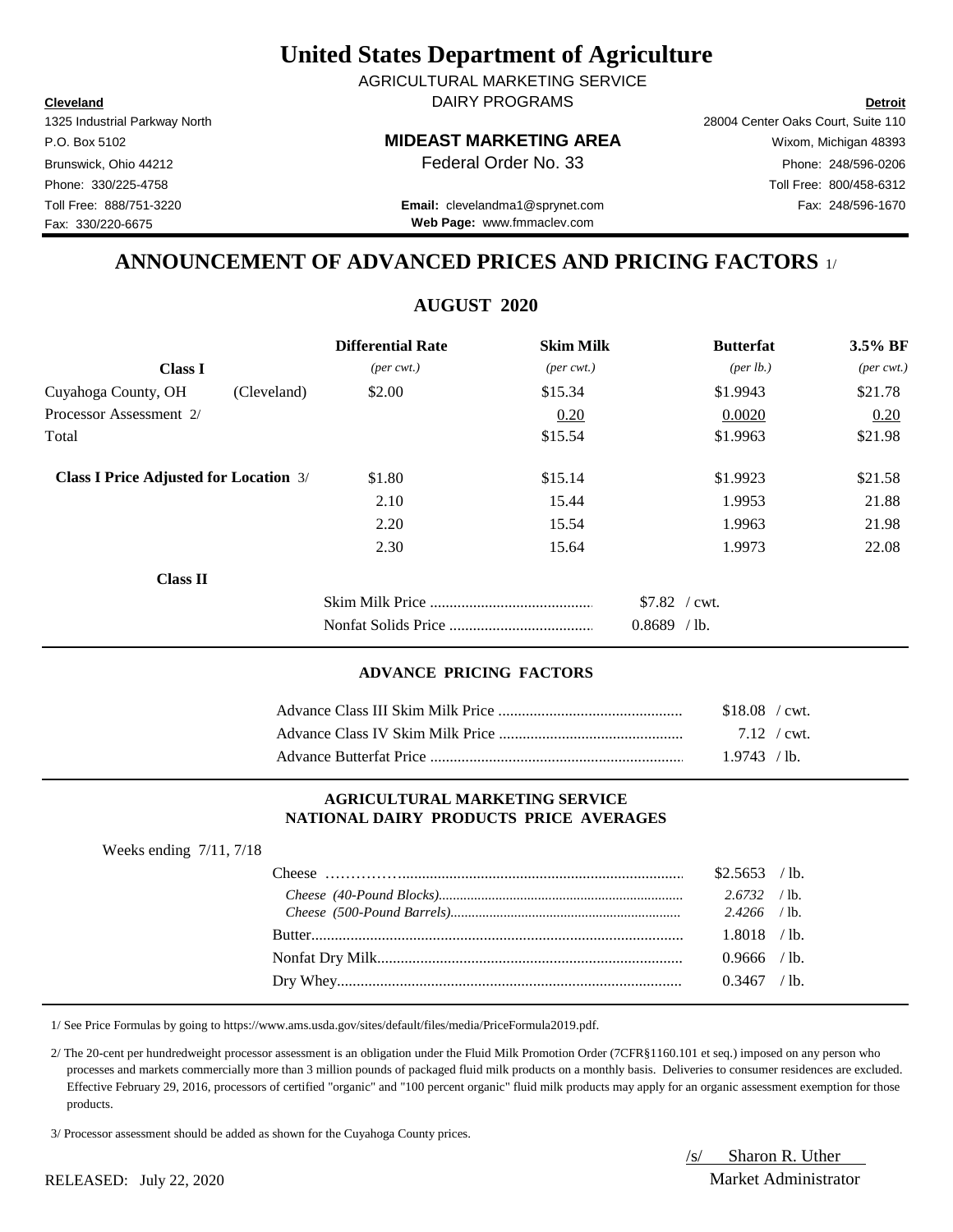**Cleveland Detroit** DAIRY PROGRAMS AGRICULTURAL MARKETING SERVICE

Fax: 330/220-6675

### P.O. Box 5102 **MIDEAST MARKETING AREA** Wixom, Michigan 48393

1325 Industrial Parkway North 28004 Center Oaks Court, Suite 110 Brunswick, Ohio 44212 **Phone:** 248/596-0206 **Federal Order No. 33** Phone: 248/596-0206 Phone: 330/225-4758 Toll Free: 800/458-6312

Toll Free: 888/751-3220 Fax: 248/596-1670 **Email:** clevelandma1@sprynet.com **Web Page:** www.fmmaclev.com

## **ANNOUNCEMENT OF ADVANCED PRICES AND PRICING FACTORS** 1/

## **SEPTEMBER 2020**

|                                               | <b>Differential Rate</b>    | <b>Skim Milk</b>            | <b>Butterfat</b>               | 3.5% BF                     |
|-----------------------------------------------|-----------------------------|-----------------------------|--------------------------------|-----------------------------|
| <b>Class I</b>                                | $(\text{per} \text{ cwt.})$ | $(\text{per} \text{ cwt.})$ | ${\rm (per \, lb.)}$           | $(\text{per} \text{ cwt.})$ |
| Cuyahoga County, OH<br>(Cleveland)            | \$2.00                      | \$15.02                     | \$1.6975                       | \$20.44                     |
| Processor Assessment 2/                       |                             | 0.20                        | 0.0020                         | 0.20                        |
| Total                                         |                             | \$15.22                     | \$1.6995                       | \$20.64                     |
| <b>Class I Price Adjusted for Location 3/</b> | \$1.80                      | \$14.82                     | \$1.6955                       | \$20.24                     |
|                                               | 2.10                        | 15.12                       | 1.6985                         | 20.54                       |
|                                               | 2.20                        | 15.22                       | 1.6995                         | 20.64                       |
|                                               | 2.30                        | 15.32                       | 1.7005                         | 20.74                       |
| <b>Class II</b>                               |                             |                             |                                |                             |
|                                               |                             |                             | $$7.83$ / cwt.<br>0.8700 / lb. |                             |

#### **ADVANCE PRICING FACTORS**

| $$17.43$ / cwt. |  |
|-----------------|--|
| 7.13 / cwt.     |  |
| $1.6775$ / lb.  |  |

#### **AGRICULTURAL MARKETING SERVICE NATIONAL DAIRY PRODUCTS PRICE AVERAGES**

| Weeks ending $8/8$ , $8/15$ |                |  |
|-----------------------------|----------------|--|
|                             | $$2.4073$ /lb. |  |
|                             | $2.4827$ /lb.  |  |
|                             |                |  |
|                             | $1.5567$ /lb.  |  |
|                             | $0.9683$ /lb.  |  |
|                             | $0.3413$ /lb.  |  |
|                             |                |  |

1/ See Price Formulas by going to https://www.ams.usda.gov/sites/default/files/media/PriceFormula2019.pdf.

 2/ The 20-cent per hundredweight processor assessment is an obligation under the Fluid Milk Promotion Order (7CFR§1160.101 et seq.) imposed on any person who processes and markets commercially more than 3 million pounds of packaged fluid milk products on a monthly basis. Deliveries to consumer residences are excluded. Effective February 29, 2016, processors of certified "organic" and "100 percent organic" fluid milk products may apply for an organic assessment exemption for those products.

3/ Processor assessment should be added as shown for the Cuyahoga County prices.

/s/ Sharon R. Uther

RELEASED: August 19, 2020 Market Administrator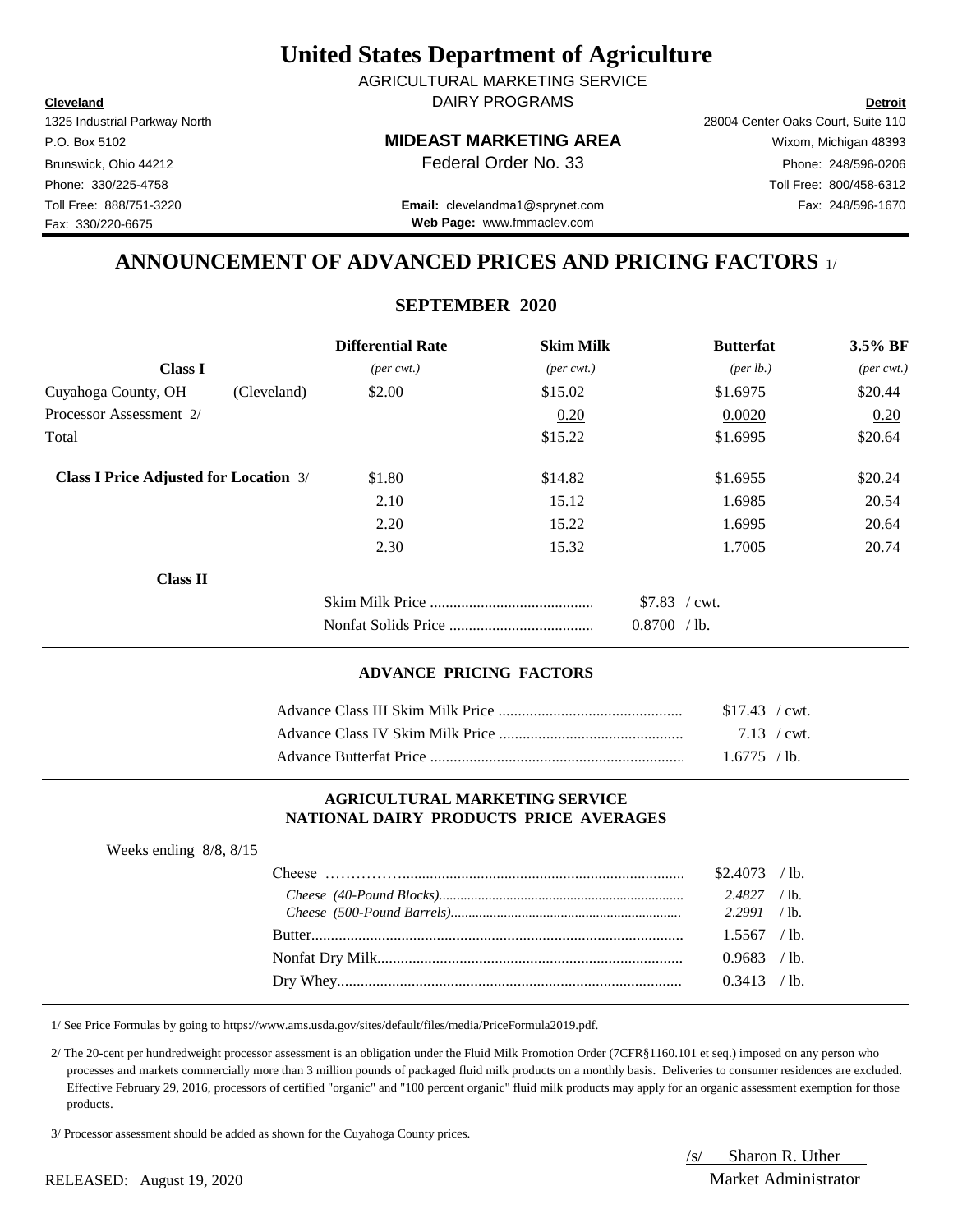**Cleveland Detroit** DAIRY PROGRAM AGRICULTURAL MARKETING SERVICE

Fax: 330/220-6675

## P.O. Box 5102 **MIDEAST MARKETING AREA** Wixom, Michigan 48393

1325 Industrial Parkway North 28004 Center Oaks Court, Suite 110 Brunswick, Ohio 44212 **Phone:** 248/596-0206 **Federal Order No. 33** Phone: 248/596-0206 Phone: 330/225-4758 Toll Free: 800/458-6312

Toll Free: 888/751-3220 Fax: 248/596-1670 **Email:** clevelandma1@sprynet.com **Web Page:** www.fmmaclev.com

## **ANNOUNCEMENT OF ADVANCED PRICES AND PRICING FACTORS** 1/

## **OCTOBER 2020**

|                                               |             | <b>Differential Rate</b>    | <b>Skim Milk</b>            | <b>Butterfat</b>                | $3.5\%$ BF                  |
|-----------------------------------------------|-------------|-----------------------------|-----------------------------|---------------------------------|-----------------------------|
| <b>Class I</b>                                |             | $(\text{per} \text{ cwt.})$ | $(\text{per} \text{ cwt.})$ | $(\text{per lb.})$              | $(\text{per} \text{ cwt.})$ |
| Cuyahoga County, OH                           | (Cleveland) | \$2.00                      | \$11.97                     | \$1.6133                        | \$17.20                     |
| Processor Assessment 2/                       |             |                             | 0.20                        | 0.0020                          | 0.20                        |
| Total                                         |             |                             | \$12.17                     | \$1.6153                        | \$17.40                     |
| <b>Class I Price Adjusted for Location 3/</b> |             | \$1.80                      | \$11.77                     | \$1.6113                        | \$17.00                     |
|                                               |             | 2.10                        | 12.07                       | 1.6143                          | 17.30                       |
|                                               |             | 2.20                        | 12.17                       | 1.6153                          | 17.40                       |
|                                               |             | 2.30                        | 12.27                       | 1.6163                          | 17.50                       |
| <b>Class II</b>                               |             |                             |                             |                                 |                             |
|                                               |             |                             |                             | $$8.15$ / cwt.<br>$0.9056$ /lb. |                             |

#### **ADVANCE PRICING FACTORS**

| \$11.01 / cwt. |
|----------------|
| 7.45 / cwt.    |
| 1.5933 / lb.   |

#### **AGRICULTURAL MARKETING SERVICE NATIONAL DAIRY PRODUCTS PRICE AVERAGES**

| Weeks ending $9/12$ , $9/19$ |                |      |
|------------------------------|----------------|------|
|                              | $$1.7481$ /lb. |      |
|                              | $1.9013$ /lb.  |      |
|                              |                |      |
|                              | $1.4872$ /lb.  |      |
|                              | $1.0042$ /lb.  |      |
|                              |                | ʻlb. |

1/ See Price Formulas by going to https://www.ams.usda.gov/sites/default/files/media/PriceFormula2019.pdf.

 2/ The 20-cent per hundredweight processor assessment is an obligation under the Fluid Milk Promotion Order (7CFR§1160.101 et seq.) imposed on any person who processes and markets commercially more than 3 million pounds of packaged fluid milk products on a monthly basis. Deliveries to consumer residences are excluded. Effective February 29, 2016, processors of certified "organic" and "100 percent organic" fluid milk products may apply for an organic assessment exemption for those products.

3/ Processor assessment should be added as shown for the Cuyahoga County prices.

/s/ Sharon R. Uther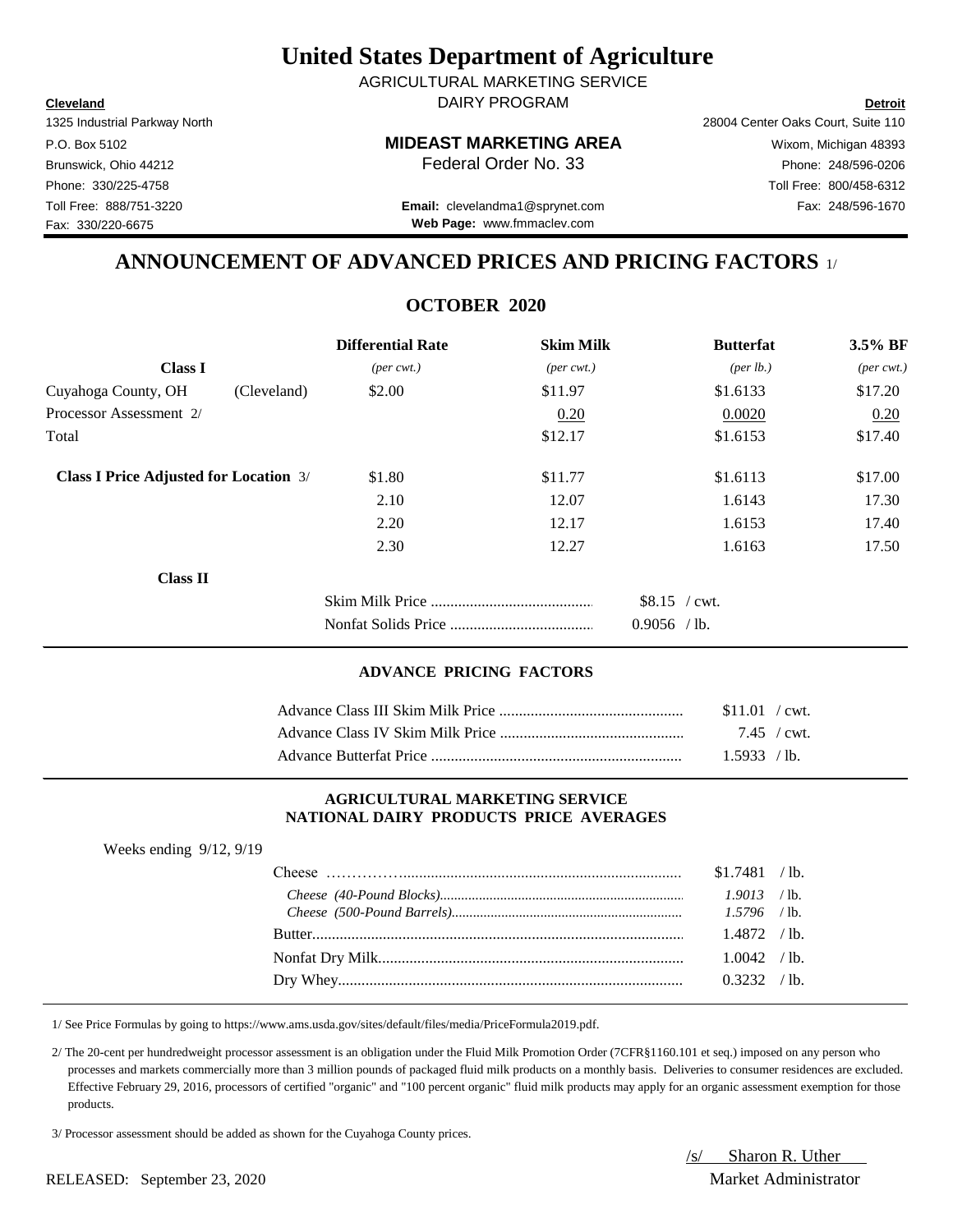**Cleveland Detroit** DAIRY PROGRAM AGRICULTURAL MARKETING SERVICE

Fax: 330/220-6675

## P.O. Box 5102 **MIDEAST MARKETING AREA** Wixom, Michigan 48393

1325 Industrial Parkway North 28004 Center Oaks Court, Suite 110 Brunswick, Ohio 44212 **Phone: 248/596-0206 Federal Order No. 33** Phone: 248/596-0206 Phone: 330/225-4758 Toll Free: 800/458-6312

Toll Free: 888/751-3220 Fax: 248/596-1670 **Email:** clevelandma1@sprynet.com **Web Page:** www.fmmaclev.com

## **ANNOUNCEMENT OF ADVANCED PRICES AND PRICING FACTORS** 1/

## **NOVEMBER 2020**

|                                               | <b>Differential Rate</b>    | <b>Skim Milk</b>            | <b>Butterfat</b>   | 3.5% BF                     |
|-----------------------------------------------|-----------------------------|-----------------------------|--------------------|-----------------------------|
| <b>Class I</b>                                | $(\text{per} \text{ cwt.})$ | $(\text{per} \text{ cwt.})$ | $(\text{per lb.})$ | $(\text{per} \text{ cwt.})$ |
| Cuyahoga County, OH<br>(Cleveland)            | \$2.00                      | \$14.78                     | \$1.6516           | \$20.04                     |
| Processor Assessment 2/                       |                             | 0.20                        | 0.0020             | 0.20                        |
| Total                                         |                             | \$14.98                     | \$1.6536           | \$20.24                     |
| <b>Class I Price Adjusted for Location 3/</b> | \$1.80                      | \$14.58                     | \$1.6496           | \$19.84                     |
|                                               | 2.10                        | 14.88                       | 1.6526             | 20.14                       |
|                                               | 2.20                        | 14.98                       | 1.6536             | 20.24                       |
|                                               | 2.30                        | 15.08                       | 1.6546             | 20.34                       |
| <b>Class II</b>                               |                             |                             |                    |                             |
|                                               |                             |                             | $$8.70$ / cwt.     |                             |
|                                               |                             |                             | 0.9667<br>$/1b$ .  |                             |

#### **ADVANCE PRICING FACTORS**

| $$16.07$ / cwt.       |
|-----------------------|
| $8.00 / \text{cwt}$ . |
| 1.6316 / lb.          |

#### **AGRICULTURAL MARKETING SERVICE NATIONAL DAIRY PRODUCTS PRICE AVERAGES**

| $$2.2550$ /lb.<br>$2.5663$ /lb.<br>$1.5188$ /lb.<br>$1.0657$ /lb.<br>$0.3428$ /lb. | Weeks ending $10/10$ , $10/17$ |  |  |
|------------------------------------------------------------------------------------|--------------------------------|--|--|
|                                                                                    |                                |  |  |
|                                                                                    |                                |  |  |
|                                                                                    |                                |  |  |
|                                                                                    |                                |  |  |
|                                                                                    |                                |  |  |
|                                                                                    |                                |  |  |

1/ See Price Formulas by going to https://www.ams.usda.gov/sites/default/files/media/PriceFormula2019.pdf.

 2/ The 20-cent per hundredweight processor assessment is an obligation under the Fluid Milk Promotion Order (7CFR§1160.101 et seq.) imposed on any person who processes and markets commercially more than 3 million pounds of packaged fluid milk products on a monthly basis. Deliveries to consumer residences are excluded. Effective February 29, 2016, processors of certified "organic" and "100 percent organic" fluid milk products may apply for an organic assessment exemption for those products.

3/ Processor assessment should be added as shown for the Cuyahoga County prices.

/s/ Sharon R. Uther

#### RELEASED: October 21, 2020 Market Administrator